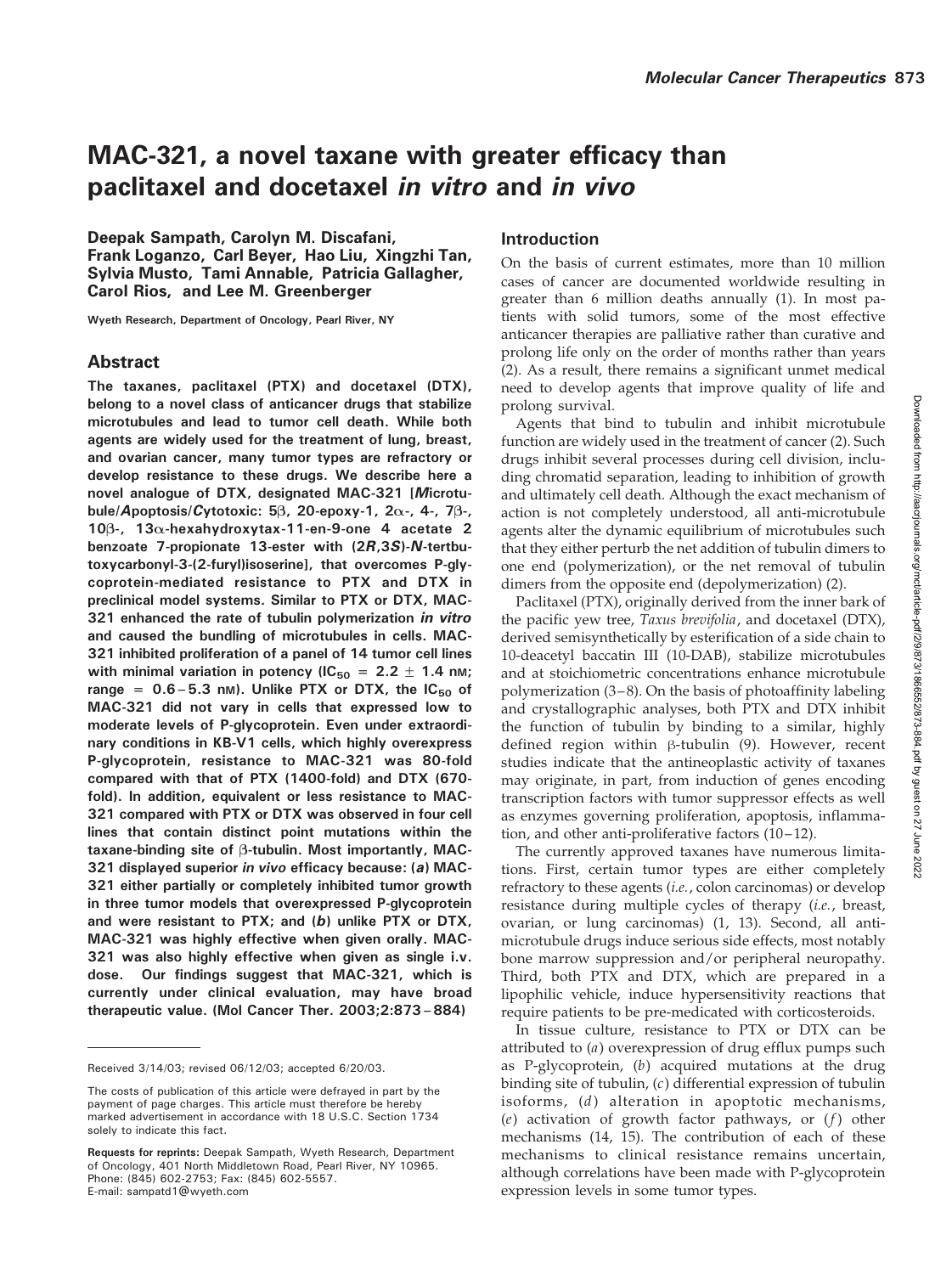We describe here a novel DTX analogue designated MAC-321 [Microtubule/Apoptosis/Cytotoxic: 5 $\beta$ , 20-epoxy-1,  $2\alpha$ -, 4-,  $7\beta$ -,  $10\beta$ -,  $13\alpha$ -hexahydroxytax-11-en-9-one 4 acetate 2 benzoate 7-propionate 13-ester with (2R,3S)- N-tertbutoxycarbonyl-3-(2-furyl)isoserine]. Similar to DTX and PTX, MAC-321 stimulated microtubule assembly in a cell free system and induced the bundling of microtubules in cells. However, unlike PTX or DTX, MAC-321 is highly effective at inhibiting the growth of tumor cells that are resistant to PTX or DTX when given p.o. or i.v. in vivo. The basis for this effect compared with PTX or DTX is related, at least in part, to the reduced interaction of MAC-321 with P-glycoprotein.

## Materials and Methods

## Chemicals

PTX, vincristine, vinblastine, Adriamycin/doxorubicin, polyoxyl 35 castor oil (Cremophor EL), and polysorbate 80 (Tween 80) were purchased from Sigma Inc. (St. Louis, MO). DTX was obtained from the pharmacy (Taxotere; Aventis, Bridgewater, NJ and LKT Laboratories, St. Paul, MN). Mitoxantrone was manufactured by Wyeth (Pearl River, NY). Epothilone A (EpoA) and B (EpoB) were obtained from Calbiochem (San Diego, CA). Dolastatin-10 was generously provided by the National Cancer Institute (Bethesda, MD). MAC-321, also known as TL-139, was obtained from Taxolog, Inc. (Fairfield, NJ).

## Cell Lines

All cell lines were obtained from the American Type Culture Collection (ATCC, Rockville, MD) except as indicated. The 1A9 ovarian parental and resistant cell lines were generously provided by Drs. Tito Fojo and Marianne Poruchynsky (National Cancer Institute) and have been characterized previously (16, 17). The A549 lung adenocarcinoma parental cell lines and its counterpart selected for resistance to EpoB (A549.EpoB40) were kindly obtained from Dr. Susan Band Horwitz (Albert Einstein College of Medicine, Bronx, NY) and have been described previously (18). All other cell lines, including KB-3-1, KB-8-5, KB-V1 (19), A375SM (20), HL60 and HL60/ADR (21), S1 and S1- M1-3.2 (22), and MX-1W have been described and maintained as previously reported.

## In Vitro Tubulin Polymerization Assays

For in vitro tubulin polymerization assays, lyophilized bovine microtubule-associated protein (MAP)-free tubulin and PEM buffer [80 mm Na-PIPES (pH 6.9), 1 mm  $MgCl<sub>2</sub>$ , 1 mM EGTA] were purchased from Cytoskeleton (Denver, CO). MAP-free tubulin (1.5 mg/ml), prepared as previously described (23), was incubated with test compounds at the following concentrations: 0.1, 0.3, 0.9, 2.7, 8.1, and  $24.3 \mu$ M in PEM-0.3% DMSO. Absorbance at 340 nm was measured every minute for 60 min at  $24^{\circ}$ C using a SpectraMax Plus spectrophotometer (Molecular Devices, Sunnyvale, CA).

## Immunofluorescence Microscopy

The effect of test agents on tubulin morphology in cells was visualized by immunofluorescence microscopy. KB-3-1 epidermoid carcinoma cells were plated at 5000 cells/ chamber on poly-D-lysine-coated eight-chamber microscope slides (Becton Dickinson Labware, Bedford, MA) and cultured overnight. Compounds, diluted in media, were added to each chamber to achieve the desired final concentrations. Details on the detection of tubulin using the anti- $\alpha$ -tubulin antibody (clone DM 1A, Sigma) followed by FITC-conjugated  $F(ab')_2$  fragment of goat anti-mouse IgG (Jackson Immunoresearch, West Grove, PA), as well as the detection of DNA using propidium iodide, have been previously described (23).

#### Immunoblot Analysis

Total membrane proteins  $(50 \text{ µg})$  were resolved by 7.5% SDS-PAGE and transferred to polyvinylidene difluoride (PVDF) membranes. Identical samples run in parallel gels were stained with Coomassie blue to confirm equal protein loading. Immunoblots were incubated with a 1:500 dilution of multidrug-resistant transporter (MDR1) primary antibody (clone Ab-1, Oncogene Science, Uniondale, NY) overnight at  $4^{\circ}C$  in 5% nonfat dried milk/Tris-buffered saline, followed by a 1:2000 dilution of secondary antibody goat anti-rabbit IgG-HRP (Bio-Rad Inc., Hercules, CA) for 1 h at room temperature. Protein signals were detected with enhanced chemiluminescence reagents (Amersham, Arlington Heights, IL) followed by exposure to Hyperfilm-ECL (Amersham).

## Quantitative Real-Time Reverse Transcription-PCR

Expression of MDR1 mRNA transcripts in tumor cells lines was determined by real-time reverse transcription (RT)-PCR using the iCycler thermal cycler and analysis software (Bio-Rad). Oligonucleotides for MDR1 [(forward primer: 5'-CTGCTTGATGGCAAAGAAATAAAG-3'), (reverse primer: 5'-GGCTGTTGTCTCCATAGGCAAT-3'), and probe (5'-6-FAM-CAGTGGCTCCGAGCACACCTGG-BHQ1-Q)] were designed with Primer Express software version 1.0 (PE Applied Biosystems, Foster City, CA) using the published GenBank sequence of human MDR1 (accession number M14758). Oligonucleotide sequences for human  $\beta$ -actin [(forward primer, 5'-TGCGTGACATTAAGGAGAAG), reverse primer (5'-GCTCGTAGCTCTTCTCCA), probe (5'-Texas Red-CACGGCTGCTTCCAGCTCCTC-BHQ1-Q)] (accession number NM001101) were provided by Bio-Rad. Relative fluorescence values of PCR product were calculated on a logarithmic scale using a standard curve consisting of 0.1–1000 ng of template cDNA during sample analysis. For MDR1 analysis,  $0.1-0.5$  µg of cDNA was analyzed in duplicate using a final concentration of  $0.3 \mu M$  MDR1specific primer pairs and  $0.2 \mu$ M probe. MDR1 cDNA levels were normalized by processing the same cell samples in a parallel reaction for  $\beta$ -actin mRNA levels using 0.2  $\mu$ M of primer pairs and probe. Relative expression values were calculated as defined by Pfaffl (24) and data are reported as the mean relative expression of MDR1 normalized to  $\beta$ -actin.

## Drug Accumulation Studies

The intracellular accumulation of MAC-321 in KB-3-1,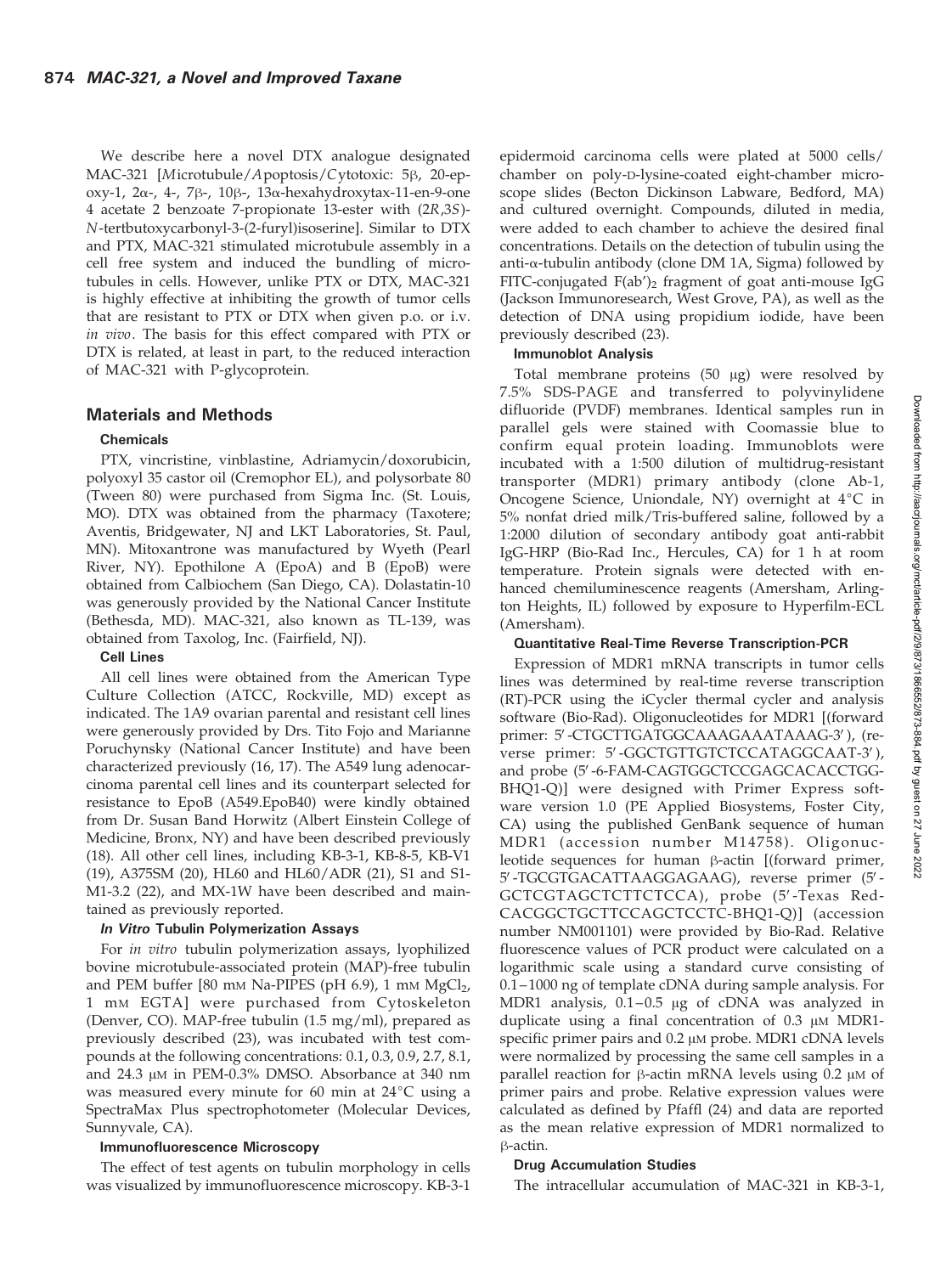Molecular Cancer Therapeutics 875

KB-8-5, and KB-V1 cells was performed essentially as described previously (22). Briefly, cells were plated in 24 well dishes in serum-containing DMEM media at  $1.5 \times 10^5$ cells per well. After culturing overnight, cells were incubated in the absence of serum with  $500$  nM  $[^{14}C]$ -MAC-321 (104 mCi/mmol, Wyeth) or  $[^{14}C]$ -PTX (74 mCi/ mmol, Moravek Biochemicals, Brea, CA) for 2 h at  $37^{\circ}$ C. Radiolabeled cells were harvested, washed with cold PBS, and lysed in 0.2 ml of 2 N NaOH for 1 h at  $37^{\circ}$ C. Lysates  $(100 \,\mu$ ) were transferred to scintillation vials, vortexed with  $100$   $\mu$ l of 2 N HCl, and counted on a Beckman liquid scintillation counter. Activity was normalized for protein content by performing a dye-binding assay (Bio-Rad) and data were reported as mean picomoles drug per milligram total protein from triplicate wells.

#### Cell Proliferation Assays

Cytotoxicity was assessed by growing cells in the presence of agents for 72 h. Cell survival was measured by the sulforhodamine B (SRB) protein stain method or the ATP-binding assay using the Cell-Titer Glo Luminescent Reporter (GLR) System (Promega, Inc., Madison, WI). The SRB assay was done as previously described (23). For the GLR system, cells were plated robotically at approximately 50% confluency in a 384-well plate and allowed to attach for 12 h at  $37^{\circ}$ C/5% CO<sub>2</sub>. After diluting test agents using BioMek 2000 robotic system (Beckman Instruments, Fullerton, CA), agents were added to each well and incubated for 72 h. ATP binding and stabilization of the luminescent signal were performed according to manufacturer's protocol (Promega) following tumor cell lysis. Absorbance was read on a Victor V multilabel plate reader (Perkin-Elmer, Gaithersburg, MD) at a wavelength of  $A_{595}$  and data collected using Wallac 1420 Workstation software.

The drug concentration that reduced the viability of cells by 50% (IC $_{50}$ ) was determined by plotting duplicate data points over a concentration range and manually calculating values or obtained using regression analysis (Data Analysis Toolbox, MDL Information Systems, San Leandro, CA). Cytotoxicity profiles were similar with the SRB or GLR methods.

#### In Vivo Tumor Xenografts

Athymic nu/nu female mice were implanted s.c. with either of the following cell lines:  $1.5 \times 10^6$  Lox,  $5 \times 10^6$ KB-3-1,  $8 \times 10^6$  A375SM,  $2.5 \times 10^6$  KB-8-5,  $6 \times 10^6$  DLD-1,  $7 \times 10^6$  HCT-15, or 5 MX-1W tumor fragments (passaged from animal to animal). When tumors attained an average mass between 80 and 200 mg (day 0), animals were randomized into treatment groups each containing either 5 or 10 animals. Mice were treated i.v. with the following: (a) one or more doses of MAC-321 prepared in a vehicle containing  $10\%$  (w/v) safflower and  $10\%$  $(w/v)$  soybean oil with 1.25%  $(w/v)$  egg phosphatides; (b) 60 mg/kg PTX in 6% ethanol/6% polyoxyl 35 castor oil in saline; or (c) 25 mg/kg DTX prepared in 1.4% ethanol/3.5% polysorbate 80 in saline. In other experiments, mice were treated p.o. with one or more doses of MAC-321 prepared in 5% ethanol/5% polyoxyl 35 castor oil in normal saline or vehicle alone. Tumor mass [(length

 $\times$  width<sup>2</sup>)/2] was determined approximately once a week for up to 42 days, depending on the experiment. A drug dose is considered toxic if there is greater than 20% lethality or if animals have lost  $\geq$ 20% of their initial body weight.

To prepare PTX, the powder was first solubilized in 100% ethanol, followed by mixing with polyoxyl 35 castor oil to yield a 25 mg/ml stock (50% ethanol:50% polyoxyl 35 castor oil) that was diluted in saline immediately before administration. A dose of 60 mg/kg PTX when administered on days 1, 5, and 9 was determined to be approximately 90% of the maximum tolerated dose (based on the maximal acceptable weight loss of 20% compared with control-treated animals). To prepare DTX, 20 mg of powder were dissolved in 100% polysorbate 80 and then further diluted in 13% ethanol to yield a 10 mg/ml stock. In addition, MAC-321 was initially solubilized in 100% ethanol followed by mixing with vehicles used for i.v. or p.o. administration. Injection or gavage volumes for all test agents did not exceed 0.5 ml.

## Results

#### Chemical Structure of MAC-321

The structures of PTX, DTX, and MAC-321 are compared in Fig. 1. MAC-321 is a DTX analogue with a furan ring substitution in the  $3'$  carbon position and a propionate substitution in the seven-carbon position of DTX (Fig. 1,  $R_1$ ) and  $R_3$ , respectively).

## MAC-321 Induces Microtubule Polymerization and **Stabilization**

To confirm that MAC-321 functioned like a taxane molecule, the effect on microtubule polymerization was studied in vitro utilizing MAP-free bovine brain tubulin in the absence of GTP. Under standard test conditions, as little as  $0.9 \mu M$  of MAC-321 or DTX enhanced tubulin polymerization with an observed 5-min lag time compared with control treatment (Fig. 2). The maximum polymerization of microtubules was achieved with 24.3 µM MAC-321 or DTX, with no apparent delay (Fig. 2). PTX also induced polymerization of microtubules, although only partial induction of polymerization was observed with the maximum concentration of drug tested (24.3  $\mu$ M) (data not shown). As a negative control, 1  $\mu$ M vincristine inhibited polymerization of tubulin (23). Thus, MAC-321, like DTX, is a taxane with potent tubulin polymerization activity.

#### Fluorescent Staining of Microtubules in KB-3-1 Cells

Another hallmark of taxanes is their ability to induce tubulin bundling in tumor cells. Therefore, PTX, DTX, and MAC-321 were examined for their ability to disrupt cell division and induce the bundling of microtubules in cells (Fig. 3). PTX, DTX, and MAC-321 were used at concentrations that were 1-, 3-, or 10-fold higher than the concentration needed to inhibit the growth of KB-3-1 human epidermoid carcinoma cells (Table 1). In controltreated cells, extensive microtubule networks in the cytoplasm (Fig. 3A) and defined spindle poles surrounding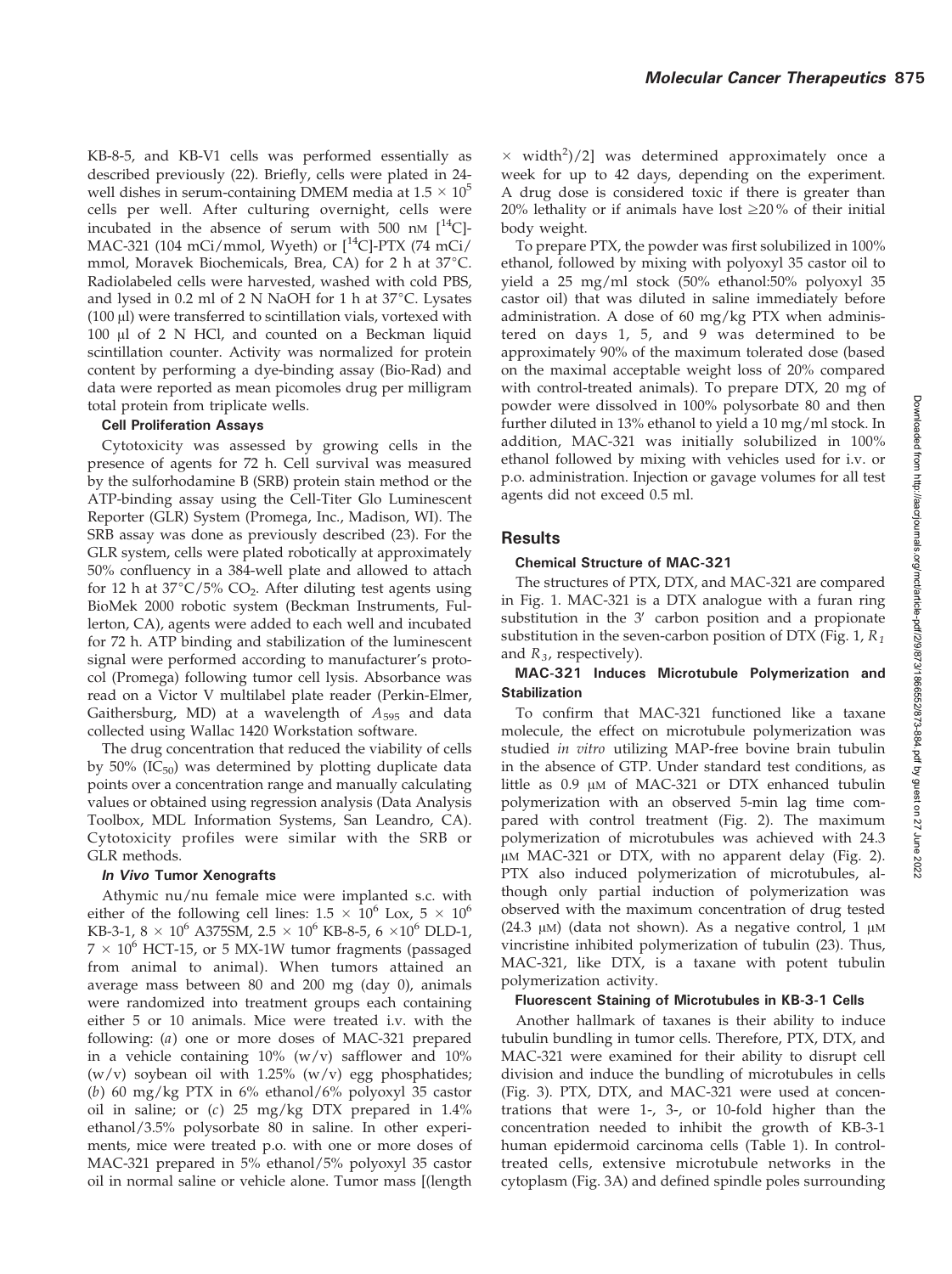

Figure 1. Chemical structures of PTX, DTX, and MAC-321. Modifications of the baccatin III core structure (denoted as A, B, C, and D) are indicated as  $R_1$ ,  $R_2$ , and  $R_3$ .

the metaphase plate in dividing cells were observed (Fig. 3A, inset). At low concentrations of MAC-321 (1.25 nM) or PTX (4 nM), normal metaphase plates with characteristic spindle poles were rarely observed and cells were usually rounded (Fig. 3, C and D). Rather, multiple punctate bright fluorescent spots of tubulin were observed in close proximity to nuclear material in many cells. At the highest concentration tested, both 12.5 nM MAC-321 and 40 nM PTX induced the formation of microtubule bundles in the cytoplasm of numerous cells (Fig. 3, E and F and E, inset). DTX caused similar effects (data not shown). To insure these effects were specific, cells were treated with 8 nM vinblastine (Fig. 3B). In this case, no bundling of tubulin was observed (Fig. 3B, inset).

#### MAC-321 Is a Potent Inhibitor of Tumor Cell Growth

The growth inhibitory effects of MAC-321, PTX, and DTX were compared among 14 diverse cell lines derived from colon, breast, lung, ovarian, pancreatic, melanoma, and epidermoid tumors. MAC-321 inhibited the growth of all tumor cell lines tested in tissue culture regardless of tumor origin with a IC<sub>50</sub> value of 2.2  $\pm$  1.4 nM (ranging from 0.6 to 5.3 nM) (Table 1). In addition, MAC-321 was equipotent compared to DTX or vinblastine and 2.5-fold more potent than PTX in those cell lines that had no detectable levels of P-glycoprotein (Table 1).

## MAC-321 Overcomes PTX Drug Resistance due to Overexpression of Drug Efflux Pumps

Because MAC-321 is an anti-microtubule drug, we reasoned that it would be most useful in those patients where traditional anti-microtubule therapies had failed. Therefore, the activity of MAC-321 was compared with other taxanes, with special emphasis on PTX-/DTX-resistant

models where the basis of resistance was known to be associated with the overexpression of drug efflux pumps, including MDR1 (P-glycoprotein, ABCB1), or tubulin mutations (16–18). As a benchmark, we used KB-8-5 and KB-V1 cells, which were derived from KB-3-1 cells by selection in colchicine and vincristine, respectively, and known to overexpress P-glycoprotein (19). Increased levels of MDR1 mRNA and protein were confirmed in cell lines selected for P-glycoprotein overexpression (KB-8-5 and KB-V1) and compared with expression levels found in non-selected cell lines (Fig. 4). Relative to KB-8-5 cells, the human colon cell lines, DLD-1 and HCT-15, had approximately equal and higher levels of P-glycoprotein expression, respectively (Fig. 4). While the levels of MDR1 mRNA were markedly higher in the MX-1W and NCI-H1299 cell lines (Fig. 4A), the P-glycoprotein levels were only slightly elevated compared with KB-3-1 cells (Fig. 4B). Interestingly, MAC-321 retained potency in cell lines where resistance to PTX was associated with overexpression of the MDR1 and was reflected in higher  $IC_{50}$  values for PTX, DTX, and vinblastine (Table 1). The latter observation was most pronounced in the MDR-positive DLD-1 and HCT-15 cells. For example in HCT-15 cells, the  $IC_{50}$  for PTX and DTX was approximately 439 and 55 nM, respectively, versus 3.3 nM for MAC-321.

A detailed cytotoxicity profile for the KB-3-1 cell line compared with KB-8-5 and KB-V1 cells to a variety of anti-microtubule agents, including PTX and DTX, has been reported by our laboratory recently (23). Because  $IC_{50}$  values were determined by identical methods (SRB protein stain) in the latter and present studies, only the relative resistance of MAC-321, PTX, and DTX is discussed here. In these cell lines, resistance to PTX and DTX was moderate (18- to 19-fold) in the KB-8-5 cells and very high (1400- to 670-fold) in the KB-V1 cells (23). In contrast, no resistance (1.3-fold) to MAC-321 was found in the KB-8-5 cell line (IC<sub>50</sub> of KB and KB-8-5 cells was 1.3  $\pm$ 0.5 and 1.7  $\pm$  1.5 nm, respectively). However, resistance to MAC-321 can be mediated by P-glycoprotein in extreme circumstances because 81-fold resistance to MAC-321 was found in a KB-V1 cell line (IC  $_{50}$  = 100.6  $\pm$  85.6 nM) (23). This is likely due to P-glycoprotein, because sensitivity to PTX and MAC-321 was almost completely reversible with



Figure 2. In vitro tubulin polymerization assay. Tubulin polymerization assays were conducted at  $24^{\circ}$ C using 1.5 mg/ml of purified bovine brain MAP-free tubulin in the presence of vehicle control  $(A)$  or the indicated concentrations of DTX (closed symbols) or MAC-321 (open symbols) as shown. Turbidity was measured by absorbance (340 nm) for up to 60 min.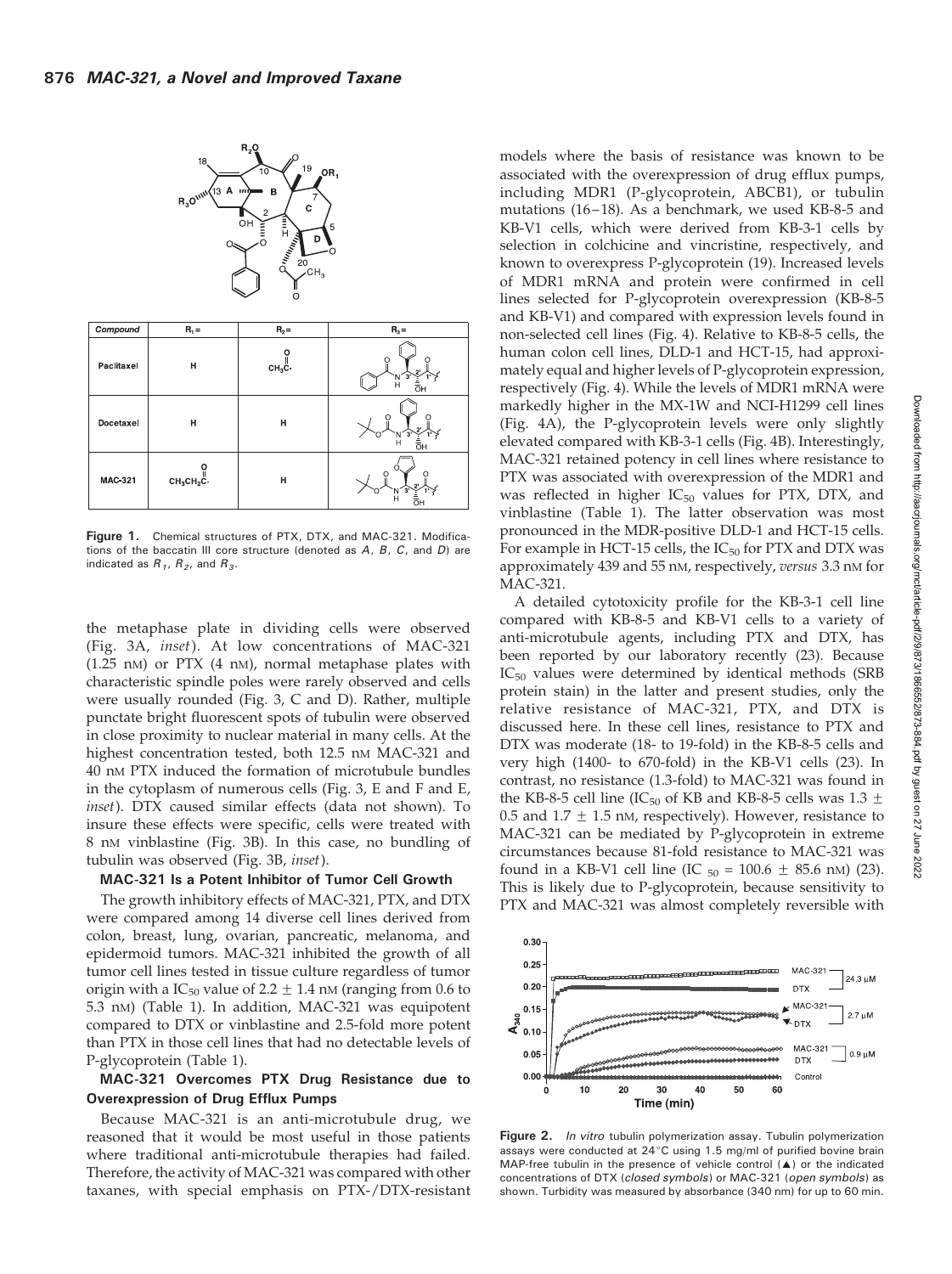Figure 3. Immunofluorescence staining of  $\alpha$ -tubulin in KB-3-1 cells treated with PTX and MAC-321. Cells were treated for 20 h with vehicle  $(A)$ , 8 nm vinblastine  $(B)$ , 1.25 nm MAC-321 (C), 12.5 nm MAC-321  $(E)$ , 4 nm PTX  $(D)$ , or 40 nm PTX  $(F)$ . After fixation, cells were incubated with an anti- $\alpha$ -tubulin antibody followed by a FITCconjugated secondary antibody and stained with propidium iodide to visualize DNA. Images were overlaid electronically after cells were examined by fluorescent microscopy for tubulin and propidium iodide staining. Insets in panels A, B, C, and E were electronically enlarged to demonstrate tubulin morphology. Arrowheads in panels **B**, **C**, **E**, and **F** indicate altered microtubule morphology.



a P-glycoprotein-specific inhibitor, CL-329,753 (Table 2) that has been previously described (25). Consistent with this observation, only KB-V1 cells had low drug accumulation of radiolabeled MAC-321 compared with KB-3-1 cells, while both KB-8-5 and KB-V1 cells had low drug accumulation of radiolabeled PTX (Fig. 5).

Resistance to MAC-321 in cells selected for MRP1 (21) or MXR (22) overexpression was also investigated. No resistance to MAC-321 was found in cells selected for MRP1 overexpression ( $IC_{50}$  in HL-60 and HL-60/ADR cells was  $0.79 \pm 0.01$  and  $0.89 \pm 0.01$  nM, respectively) or in MXR (IC<sub>50</sub> in S1 and S1-M1-3.2 cells was  $33.9 \pm 7.5$  and  $20.9 \pm 3.3$  nM, respectively). In contrast, these cell lines were highly resistant to both doxorubucin (HL-60/ADR cells: >124-fold and S1-M1-3.2 cells: 52-fold) and mitoxantrone (HL-60/ADR cells: 32-fold and S1-M1-3.2 cells: 535-fold).

## Less Resistance to MAC-321 in Cells with  $\beta$ -Tubulin **Mutations**

In cell culture, resistance to PTX and another tubulinpolymerizing agent, Epo, has been associated with tubulin mutations (16–18). EpoA and EpoB promote microtubule polymerization (26, 27) and bind to a similar site in tubulin compared with PTX and DTX (9). Therefore, we determined whether MAC-321 could overcome this mode of resistance by using a 1A9 human ovarian cell line selected in PTX plus the MDR1 reversal agent verapamil (PTX10, PTX22) or selected in the presence of 8 nM EpoA (EpoA8) (16, 17). Additional comparisons were done with an A549 lung carcinoma selected for resistance to EpoB (A549.EpoB40) (18). These resistant cell lines express  $\beta$ -tubulin containing distinct point mutations in the taxane- or Epo-binding sites and have been previously reported as: PTX10 (270<sup>Phe  $\rightarrow$  Val), PTX22 (364<sup>Ala  $\rightarrow$  Thr),</sup></sup> EpoA8 (274<sup>Thr -Ile</sup>), and EpoB40 (292<sup>Gln -> Glu</sup>) (16–18). However, they do not overexpress P-glycoprotein.

In all four tubulin-mutant lines tested, resistance to PTX ranged from 4- to 21-fold while MAC-321 displayed lower levels of cross-resistance (1.6- to 10.7-fold) (Table 3). Comparable levels of cross-resistance were observed between MAC-321 and DTX in the 1A9/PTX- and EpoAtubulin mutant lines while lower resistance was detected in the A549.EpoB line (Table 3). The data suggest that MAC-321 may interact in a similar but distinct taxane-binding domain of  $\beta$ -tubulin compared with other agents. In contrast to tubulin polymerizing agents, no cross-resistance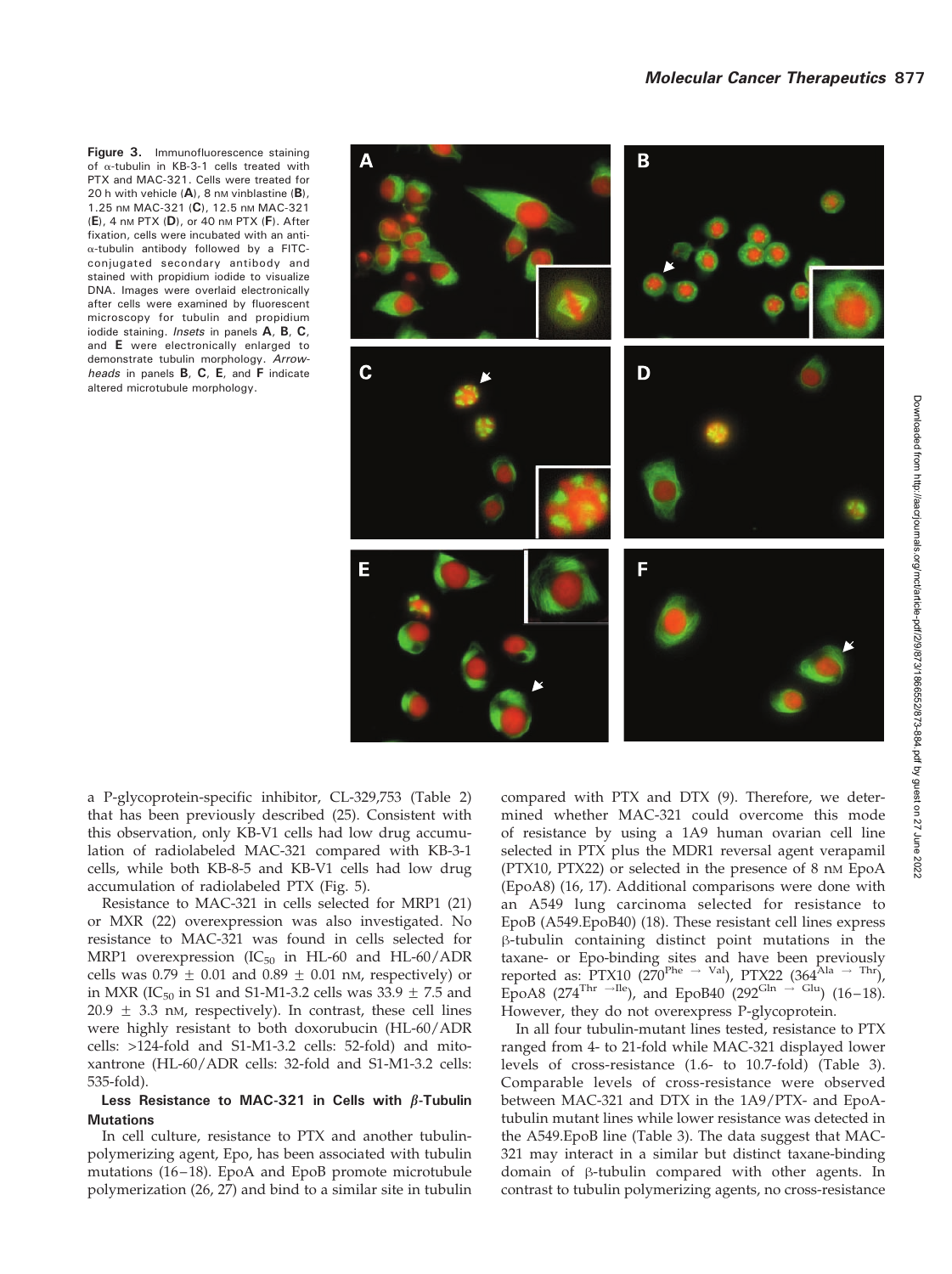| Cell Line            | Tumor<br>Origin | P-glycoprotein<br>Expressionb | $IC_{50}$ (nM)  |                    |                  |                  |  |
|----------------------|-----------------|-------------------------------|-----------------|--------------------|------------------|------------------|--|
|                      |                 |                               | <b>MAC-321</b>  | <b>PTX</b>         | <b>DTX</b>       | Vinblastine      |  |
| A549                 | <b>NSCLC</b>    | $\boldsymbol{0}$              | $1.2 \pm 0.7$   | $7.5 \pm 1.8$      | $1.9 \pm 0.7$    | $3.7 \pm 0.9$    |  |
| <b>HCT-116</b>       | colon           | $\boldsymbol{0}$              | $3.1 \pm 0.7$   | $8.2 \pm 1.4$      | $5.4 \pm 0.8$    | $2.3 \pm 1.5$    |  |
| <b>NCI-H838</b>      | <b>NSCLC</b>    | $\boldsymbol{0}$              | $3.3 \pm 0.3$   | $2.1 \pm 0.9$      | $6.3 \pm 0.7$    | $0.9 \pm 0.6$    |  |
| $KB-3-1$             | epidermoid      | $\boldsymbol{0}$              | $1.3 \pm 0.5$   | $3.9 \pm 1.3$      | $1.1 \pm 0.6$    | $0.8 \pm 0.4$    |  |
| 1A9 (A2780 subclone) | ovarian         | $\boldsymbol{0}$              | $1.7 \pm 0.6$   | $5.1 \pm 0.9$      | $1.9 \pm 1.0$    | $1.9 \pm 0.2$    |  |
| Average $\pm$ SD     |                 |                               | $2.1 \pm 1.00$  | $5.4 \pm 2.50$     | $3.3 \pm 2.40$   | $1.9 \pm 1.20$   |  |
| $MX-1W$              | breast          | $^{+}$                        | $2.6 \pm 1.4$   | $15.4 \pm 2.9$     | $5.78 \pm 2.37$  | n.d.             |  |
| <b>NCI-H1299</b>     | <b>NSCLC</b>    | $++$                          | $5.3\,\pm\,1.8$ | $37.7 \pm 2.3$     | $12.9 \pm 0.98$  | $6.33 \pm 1.24$  |  |
| DLD-1                | colon           | $+++$                         | $1.2 \pm 0.9$   | $32.5 \pm 2.4$     | $14.29 \pm 1.18$ | $15.38 \pm 0.62$ |  |
| $HCT-15$             | colon           | $+++++$                       | $3.3 \pm 0.2$   | $438.6 \pm 1.9$    | $54.62 \pm 0.19$ | $15.81 \pm 1.97$ |  |
| Average $\pm$ SD     |                 |                               | $3.1 \pm 1.70$  | $131.0 \pm 205.30$ | $21.9 \pm 22.10$ | $9.4 \pm 7.75$   |  |
| <b>COLO 205</b>      | colon           | n.d.                          | $0.6 \pm 0.1$   | $7.0 \pm 2.3$      | $0.6 \pm 0.2$    | $1.3 \pm 1.0$    |  |
| LOX                  | melanoma        | n.d.                          | $4.3 \pm 2.4$   | $17.4 \pm 1.4$     | $6.9 \pm 0.6$    | $2.8 \pm 1.7$    |  |
| Panc-1               | pancreatic      | n.d.                          | $1.2 \pm 0.9$   | $6.2 \pm 1.7$      | $1.9 \pm 1.2$    | n.d.             |  |
| $AsPc-1$             | pancreatic      | n.d.                          | $1.2 \pm 0.3$   | $2.4 \pm 0.3$      | $1.9 \pm 0.7$    | n.d.             |  |
| Capan-1              | pancreatic      | n.d.                          | $1.2 \pm 1.0$   | $2.6 \pm 0.8$      | $1.5 \pm 0.9$    | n.d.             |  |
| Average $\pm$ SD     |                 |                               | $2.7 \pm 1.50$  | $7.1 \pm 6.10$     | $2.6 \pm 2.50$   | $0.8 \pm 1.20$   |  |

#### Table 1. Cytotoxicity profile of MAC-321 in a panel of PTX-sensitive and -resistant tumor cell lines<sup>a</sup>

a Cell toxicity was measured using the SRB protein stain as an assessment of protein content and survival after a 72-h incubation period with MAC-321, PTX, DTX, or vinblastine as described in "Materials and Methods."  $IC_{50} \pm SD$  values are representative of three independent experiments.

<sup>b</sup>P-glycoprotein expression was determined by Western blotting and quantitative real-time RT-PCR using MDR-specific antibodies and probes, respectively, as described in ''Materials and Methods.'' Scoring code based on Western blotting: 0, not detected; + to ++++, low to high expression; n.d., not determined.

was observed for vinblastine or for dolastatin-10, which presumably bind to the Vinca and Vinca-peptide binding domains of tubulin, respectively (data not shown). The binding domain for these agents is believed to be distinct from the taxane pharmacophore based on pharmacological and biochemical data (9).

## MAC-321 Is Highly Efficacious When Administered as a Single Intravenous or Oral Dose in PTX-Sensitive Tumor Xenografts in Vivo

The activity of MAC-321 was assessed in several nude mouse xenograft models that are known to be sensitive or resistant to treatment with PTX and DTX. The first two experiments were performed using the PTX-sensitive Lox melanoma xenograft model. We have previously established that this tumor model is highly responsive to PTX such that greater than 95% inhibition of tumor growth is sustained between 7 and 30 days after administration of 60 mg/kg PTX given on days 1, 5, and 9 (23). Animals bearing small established Lox melanoma xenografts were treated with 10–70 mg/kg MAC-321 administered as a single i.v. dose on day 1 (defined heretofore as the day after tumor weight of approximately 100 mg was achieved) (Fig. 6A). Similarly in a second experiment, animals were treated with 10–200 mg/kg MAC-321 administered as a single oral dose on day 1 (Fig. 6B).

As noted in Fig. 6A, a clear dose response was observed in the animals receiving MAC-321 by the i.v. route of administration. In this experiment, as low as 10 mg/kg MAC-321 given i.v. was capable of significantly inhibiting tumor growth 6 days after administration. Moreover, increasing the dose of MAC-321 extended the duration of growth inhibition. Tumors were not detected in nine of nine animals 30 days after administration of 70 mg/kg



Figure 4. Expression of MDR1 mRNA and protein in a panel of tumor cell lines. RNA  $(A)$  or membrane proteins  $(B)$  was prepared from nonselected breast, lung, colon, or ovarian cell lines or from parental (KB-3-1) cell lines selected for resistance to colchicine (KB-8-5) or vinblastine (KB-V1). A, levels of MDR1 mRNA were assessed by real-time RT-PCR. Columns, mean relative expression from two experiments of MDR1 mRNA normalized to  $\beta$ -actin mRNA as described in "Materials and Methods"; bars, SD. Expression is represented on a logarithmic scale with the lowest expressing cell line, NCI-H838, set at 1, **B**, P-glycoprotein was detected by immunoblotting methods using an anti-MDR1 antibody.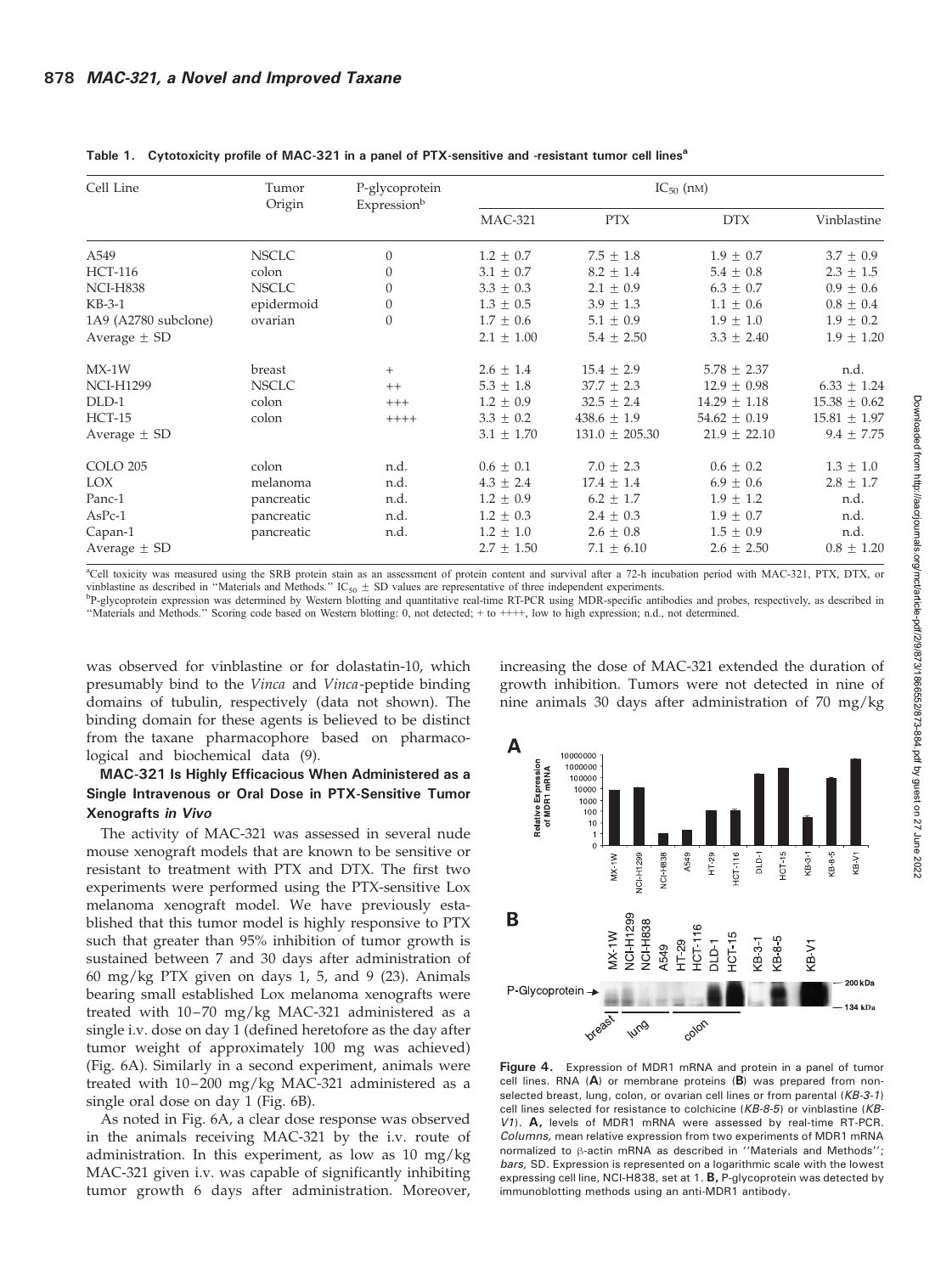Table 2. Resensitization of MAC-321 in PTX-resistant cell lines with  $MDR$  inhibitors $^{\epsilon}$ 

| Compound                                                              | $IC_{50}$ (nM)                                              |                                                           |                                                                |  |  |
|-----------------------------------------------------------------------|-------------------------------------------------------------|-----------------------------------------------------------|----------------------------------------------------------------|--|--|
|                                                                       | $KB-3-1$                                                    | KB-8-5                                                    | $KB-V1$                                                        |  |  |
| <b>PTX</b><br>$PTX + CL-329,753$<br>$MAC-321$<br>MAC-321 + CL-329,753 | $2.2 + 0.3$<br>$2.2 + 0.1$<br>$0.6 + 0.04$<br>$0.5 \pm 0.1$ | $41.9 + 5.5$<br>$1.3 + 0.7$<br>$0.8 + 0.1$<br>$0.5 + 0.1$ | $3100.0 + 141.4$<br>$6.0 + 1.4$<br>$64.6 + 2.1$<br>$0.8 + 0.1$ |  |  |

a PTX-resistant KB-8-5 and KB-V1 cells and their KB-3-1 parental counterpart lines were grown in the presence of PTX or MAC-321 alone or in combination with 5  $\mu$ M of the MDR reversal agent, CL-329,753 for 3 days. Growth was assessed by SRB staining as described in "Materials and Methods." Data are reported as average  $IC_{50}$  $\pm$  SD for three experiments as described above.

MAC-321 when given as a single i.v. dose. Consistent with previously published data (23), PTX was also highly effective. When given 60 mg/kg PTX administered on days 1, 5, and 9, growth of LOX tumors was inhibited greater than 95% up to day 35 and approximately 60% of the animals did not have detectable tumors at this time (data not shown). Little or no weight loss was observed at all doses of MAC-321 except for 70 mg/kg where a 9% decrease in weight was detected. However, lethality with MAC-321 can be obtained when given i.v. at the maximum tolerated dose of 140 mg/kg in the Lox xenograft models. In addition, Lox tumors weighing approximately 1 g before treatment with 70 mg/kg MAC-321 decreased by 80% 3 weeks after initial dosing (data not shown).

MAC-321 was also highly efficacious in the Lox melanoma model when given p.o. (Fig. 6B). However, a higher amount of drug was needed to achieve the same results obtained with i.v. administration. The minimum efficacious dose of MAC-321 was 20 mg/kg while a dose of 200 mg/kg was needed to completely inhibit tumor growth in four of five animals (single death unrelated to drug). As in the i.v. dosing, little or no weight loss was observed in any of the p.o. dose groups. The greatest amount of weight loss, 9%, was observed 4 days after administration of 200 mg/kg MAC-321. However, in this group, the weight of the animals recovered 9 days after drug administration.

Two additional xenograft models that are known to be sensitive to treatment with PTX were used to confirm the activity of MAC-321 in vivo (Fig. 6, C and D). Tumors were staged and animals were treated with vehicle, 70 mg/kg MAC-321 i.v., or 70 mg/kg MAC-321 p.o. on day 1. In the KB-3-1 tumor model, comparisons were made with a single 60 mg/kg dose of PTX given i.v. (administered on day 1). Alternatively, 20 mg/kg PTX, given i.v., was dosed on days 1, 5, 9, and 13 (Fig. 6C). In the A375SM tumor model, comparisons were made with 60 mg/kg PTX, given i.v. on days 1, 5, and 9 (Fig. 6D). Tumors responded well to all agents. Minimal (KB-3-1) or no (A375SM) tumor growth was observed after 30 days when 70 mg/kg MAC-321 was administered as a single i.v. dose. Greater than 90% inhibition was observed by day 15 when PTX was given on any schedule in the KB-3-1 and A375SM models. However, tumor growth resumed 15 days after a single dose of 60 mg/kg PTX in KB-3-1 or after the last dose of PTX in A375SM xenograft models (Fig. 6, C and D). Thus, a single i.v. dose of MAC-321 eliminates tumor growth in xenograft models that require multiple doses of PTX or DTX to achieve the same effect. MAC-321 also has oral activity in both the KB-3-1 and A375SM model. Pronounced activity was observed in the A375SM model as no tumors were observed in 10 of 10 animals treated with oral MAC-321 (Fig. 6D).

We have also observed that in MX-1 PTX-sensitive tumors, 25 mg/kg of DTX (q4d  $\times$  3) and 70 mg/kg MAC-321 (qd  $\times$  1) administered i.v. have comparable activity because cures was evident for both drugs (data not shown). Similar to i.v. dosing of PTX, p.o. administration of MAC-321 also resulted in greater than 90% tumor growth inhibition.

#### MAC-321 Has Superior Activity in PTX/DTX-Resistant Xenograft Animal Models

Experiments were performed in xenograft models that were inherently resistant to treatment with PTX and DTX, such as the colon carcinoma cell line DLD-1. As shown above, this cell line overexpressed MDR1 to equivalent levels found in KB-8-5 cells (Fig. 4) and was approximately 6-fold resistant to DTX and PTX compared with the five P-glycoprotein-negative cell lines described in Table 1. In tumors derived from DLD-1, 25 mg/kg DTX given i.v. on days 1, 5, and 9 did not inhibit the growth of tumors (Fig. 7A). The latter observation was significant because DTX given in the same manner was highly efficacious in other tumor models (data not shown) and is in accordance with previous studies (28). Moreover, we have previously reported that 60 mg/kg PTX given on the same schedule did not significantly inhibit tumor growth (23). The results were markedly different for MAC-321 because tumor growth was inhibited by greater than 95% with a single i.v. dose of 60 mg/kg (Fig. 7A). The minimum efficacious dose of MAC-321 was 20 mg/kg in the DLD-1 model compared with 10 mg/kg in the Lox melanoma model.



Figure 5. Accumulation of MAC-321 and PTX in KB-3-1 cells. The intracellular accumulation of MAC-321 in KB-3-1, KB-8-5, and KB-V1 cells was performed as described in ''Materials and Methods.'' Cells were incubated with  $[$ <sup>14</sup>C]-MAC-321 (104 mCi/mmol) and  $[$ <sup>14</sup>C]-PTX (74 mCi/ mmol) at a final concentration of 500 nm (0.051 and 0.039  $\mu$ Ci/ml, respectively) for 2 h at 37°C. Radioactivity in the cell lysates was determined by liquid scintillation counting and was normalized for protein content. Data are reported as mean pmol drug/mg of total protein from triplicate wells.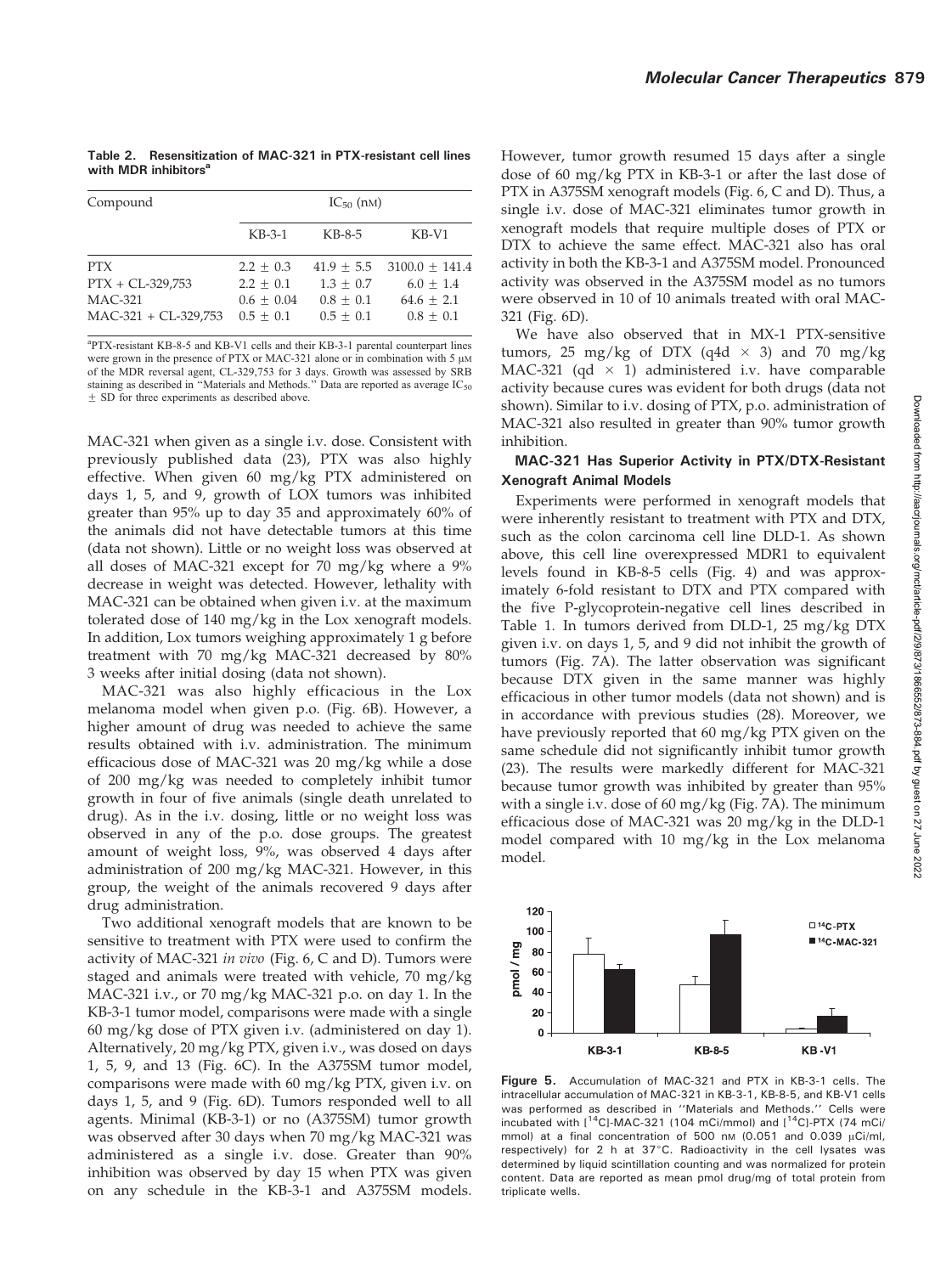| Compound        | $IC_{50}$ (nm)* |                 |                  |                 | Relative Resistance <sup>b</sup> |             |       |
|-----------------|-----------------|-----------------|------------------|-----------------|----------------------------------|-------------|-------|
|                 | 1A9             | 1A9 PTX10       | 1A9 PTX22        | 1A9 EpoA8       | 1A9 PTX10                        | 1A9 PTX22   | EpoA8 |
| <b>MAC -321</b> | $1.6 \pm 0.6$   | $5.4 \pm 2.7$   | $8 \pm 1.4$      | $2.6 \pm 1.6$   | 3.4                              | 5.0         | 1.6   |
| <b>PTX</b>      | $5.1 \pm 1.0$   | $26.6 \pm 16.3$ | $89.2 \pm 55.6$  | $20.9 + 10.8$   | 5.2                              | 17.5        | 4.1   |
| <b>DTX</b>      | $1.8 \pm 0.6$   | $7.5 \pm 0.3$   | $7.9 \pm 0.2$    | $2.2 + 1.2$     | 4.2                              | 4.4         | 1.2   |
| EpoA            | $1.8 \pm 0.5$   | $16.0 \pm 49.0$ | $4.1 \pm 3.3$    | $31.8 \pm 14.0$ | 8.9                              | 2.3         | 17.7  |
| Compound        |                 |                 | $IC_{50}$ (nM)** |                 | Relative Resistance <sup>b</sup> |             |       |
|                 |                 | A549            |                  | A549.EpoB40     |                                  | A549.EpoB40 |       |
| <b>MAC-321</b>  | $1.1 \pm 0.6$   |                 |                  | $11.3 \pm 1.2$  |                                  | 10.7        |       |
| PTX             | $7.5 \pm 1.3$   |                 | $156.9 \pm 16.9$ |                 |                                  | 20.8        |       |
| <b>DTX</b>      | $1.9 \pm 0.7$   |                 |                  | $31.8 \pm 1.6$  |                                  | 16.6        |       |
| EpoB            | $1.0 \pm 0.1$   |                 |                  | $91.5 \pm 3.9$  |                                  | 95.3        |       |

Table 3. Cytotoxicity profile of MAC-321 versus standard chemotherapeutics in PTX- and Epo-resistant cell lines that contain mutations in the taxane-binding site of  $\beta$ -tubulin<sup>a</sup>

<sup>a</sup>Parental cells and their resistant cell counterpart were grown in the presence of the indicated agents for 3 days and growth assessed by SRB staining (\*) or ATP-binding (\*\*) as described in "Materials and Methods." Data are reported as average  $IC_{50} \pm SD$ .<br><sup>b</sup>Average relative resistance is defined as the ratio of the  $IC_{50}$  of the resistant cell model to that of the respective sensitive/parental

The oral activity of MAC-321 was also explored in the DLD-1 model. Animals were treated with vehicle or 50–400 mg/kg MAC-321 administered as a single oral dose on the day after staging (Fig. 7B). The minimum efficacious dose of MAC-321 was 100 mg/kg. However, no clear dose-response relationship was obtained. Complete inhibition of tumor growth was achieved within 7 days after administration at doses of 100–400 mg/kg, but tumor growth resumed after day 7. Furthermore, there was no difference in tumor growth inhibition between the doses of 100 and 400 mg/kg. This may be explained by the lack of solubility at high doses because the solutions appeared turbid when prepared at concentrations above 70 mg/kg of MAC-321 and no weight loss was noted at the highest dose tested.

To further explore the utility of MAC-321 in PTX-resistant models, the MDR1-positive cervical carcinoma cell line KB-8-5, which was approximately 19-fold resistant to PTX or DTX, was used (Table 2). This level of resistance in vitro translates to resistance in animals as well (Fig. 7C). KB-8-5 xenografts were treated with either vehicle, 70 mg/kg MAC-321 i.v., or 70 mg/kg MAC-321 p.o. given the day after



Figure 6. Efficacy of MAC-321 in PTX-sensitive xenograft tumor models in vivo by i.v. and p.o. administration. Female nu/nu mice were given injections of 1.5  $\times$  10<sup>6</sup> Lox melanoma cells, 5  $\times$  $10^6$  KB-3-1 cells, or 8  $\times$  10<sup>6</sup> A375SM melanoma cells. Animals bearing Lox melanoma tumors approximately 100 mg in size were treated i.v. with vehicle or 10 - 70 mg/kg MAC-321 (A) or 10 - 200 mg/kg p.o. (B) on day 1. Tumor growth in all cases was determined approximately every 7 days. C and D, animals bearing KB-3-1 or A375SM staged tumors were treated with vehicle, 70 mg/kg MAC-321 p.o., or 70 mg/kg MAC-321 i.v. on day 1. In KB-3-1 xenografts, PTX was given i.v. at 60 mg/kg on day 1 or 20 mg/kg on days 1, 5, 9, and 13 (C). In A375SM xenografts, PTX was dosed i.v. at 60 mg/ kg on days 1, 5, and 9 only (D). Statistical significance was determined by Student's two-tailed t test for all doses and test agents compared with the vehicle control group.  $*$ ,  $P \le 0.01$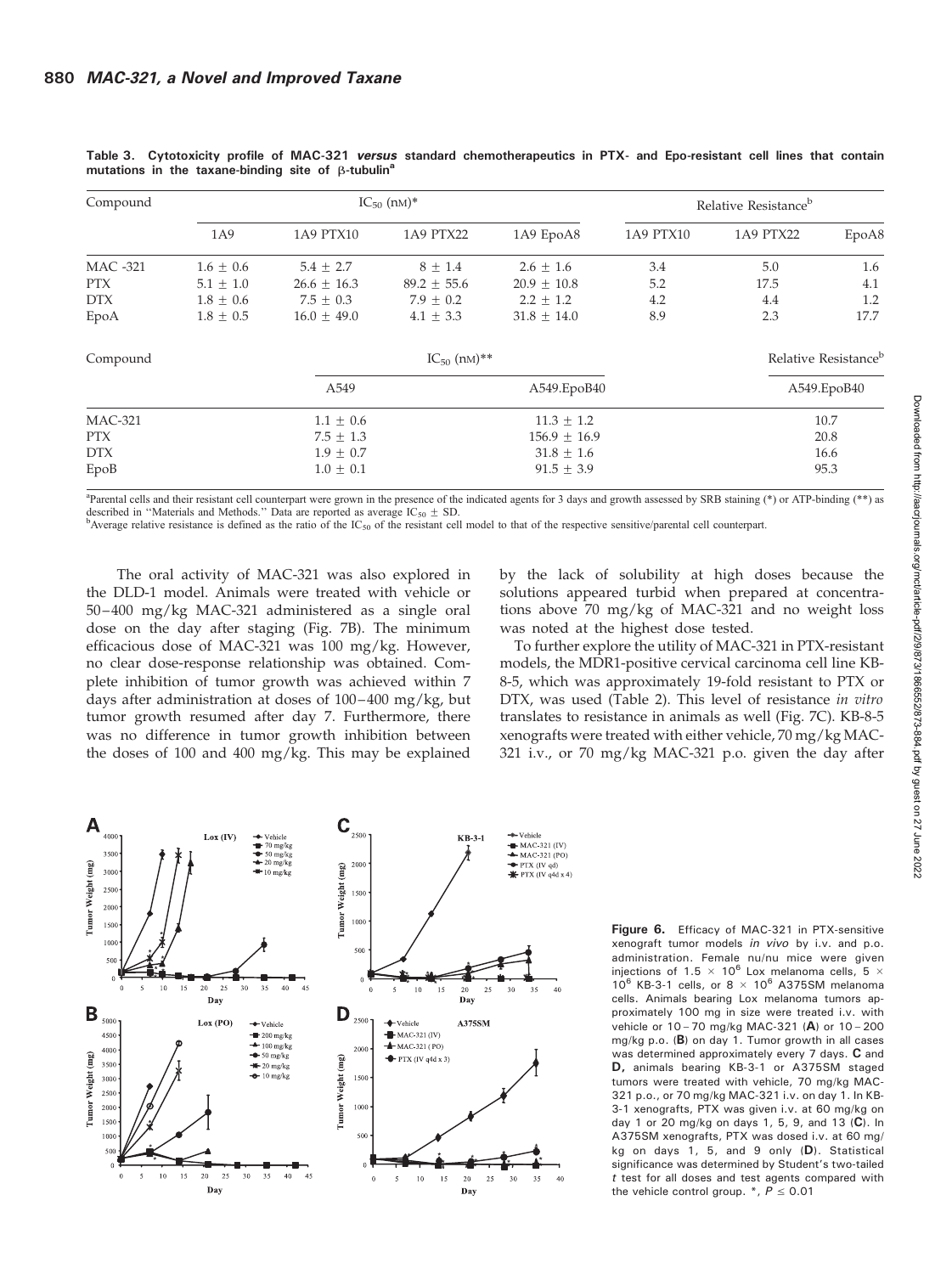Figure 7. Activity of MAC-321 (i.v. and p.o.) in PTX-resistant xenograft tumor models in vivo. Female nu/nu mice were given injections of 6  $\times$  $10^6$  DLD-1 colon carcinoma cells,  $5 \times 10^6$  KB-8-5 cells, or five fragments of MX-1W breast carcinoma. Animals bearing DLD-1 staged tumors were treated i.v. (A) or p.o. (B) with vehicle or at the doses of MAC-321 indicated on the day after reaching approximately 100 mg in size. In addition, DLD-1 xenografts were also treated i.v. with 25 mg/kg of DTX on days 1, 5, and 9. Animals bearing KB-8-5 (C) or MX-1W (D) staged tumors were treated with either vehicle, 70 mg/kg MAC-321 p.o., or 70 mg/kg MAC-321 i.v. on day 1. Sixty milligrams per kilogram PTX were administered i.v. on days 1, 5, and 9 (C and D). \*,  $P \le 0.01$  and #,  $P \le 0.02$  as determined by Student's two-tailed  $t$  test.



staging (single dose) or 60 mg/kg PTX given on days 1, 5, and 9 (Fig. 7C). The growth of tumors treated with PTX was not inhibited on this schedule. However, a single dose of MAC-321 significantly inhibited tumor growth when administered either i.v. or p.o. (Fig. 7C). As noted in the PTXsensitive tumor models, i.v. administration of MAC-321 resulted in better tumor growth inhibition compared with oral administration (90% versus 45%, respectively, by day 21). Tumors remained detectable after both routes of delivery and regrowth of tumors occurred after oral administration.

Similar results were obtained using the human breast carcinoma cell line MX-1W (a variant of the MX-1 cell line obtained from the National Cancer Institute) which had lower levels of MDR-1 overexpression compared with KB-8-5 cells (Fig. 4). As a result, approximately 3-fold less PTX was needed to inhibit the growth of MX-1W cells compared with KB-8-5 cells in tissue culture (15.4  $\pm$  2.9 nM versus  $41.9 \pm 5.5$  nM, respectively). While tumors derived from the original MX-1 cell line were sensitive to treatment with PTX (data not shown) and consistent with previous reports (29), the MX-1W cells were resistant to treatment with PTX in vivo (Fig. 7D). Conversely, MAC-321 given by the i.v. or p.o. route was highly effective in MX-1W tumors with a response profile that was comparable to KB-8-5 tumors.

While MAC-321 markedly inhibited the growth of most tumors that were resistant to PTX in vivo, the HCT-15 xenograft model was exceptional, because 70 mg/kg MAC-321 administered as a single i.v. dose were only partially effective (Fig. 8). Indeed, in tissue culture, these colon carcinoma cells were inherently resistant to both PTX and DTX due to a very high level of overexpression of MDR1 (Fig. 4 and Table 1) and may account for decreased efficacy of MAC-321. Moreover, it has been previously shown that HCT-15 tumors are completely resistant to PTX (23). To explore the utility of multi-dose regimens, 20 mg/kg MAC-321 were given i.v. on day 1 or on days 1, 7, and 14. (Lower doses of MAC-321 were required on the multi-dose schedule, because repeated high doses of 70 mg/kg were toxic.) While a single 20 mg/kg dose of MAC-321 was ineffective, multi-dosing resulted in greater than 90% inhibition (Fig. 8). The latter regimen resulted in a transient 7% weight loss.

## **Discussion**

PTX and DTX are novel anticancer cytotoxic agents that block microtubule-mediated chromosome separation by



Figure 8. Multiple-dose scheduling of MAC-321 in PTX-resistant HCT-15 colon tumor xenografts. Female nu/nu mice were given injections of 7  $\times$  10<sup>6</sup> HCT-15 colon carcinoma cells and animals bearing staged tumors were treated with vehicle or MAC-321 i.v. on day 1 or on days 1, 7, and 14 at the doses indicated. Tumor growth was measured weekly up to 21 days.  $*, P \le 0.02$  as determined by Student's two-tailed t test.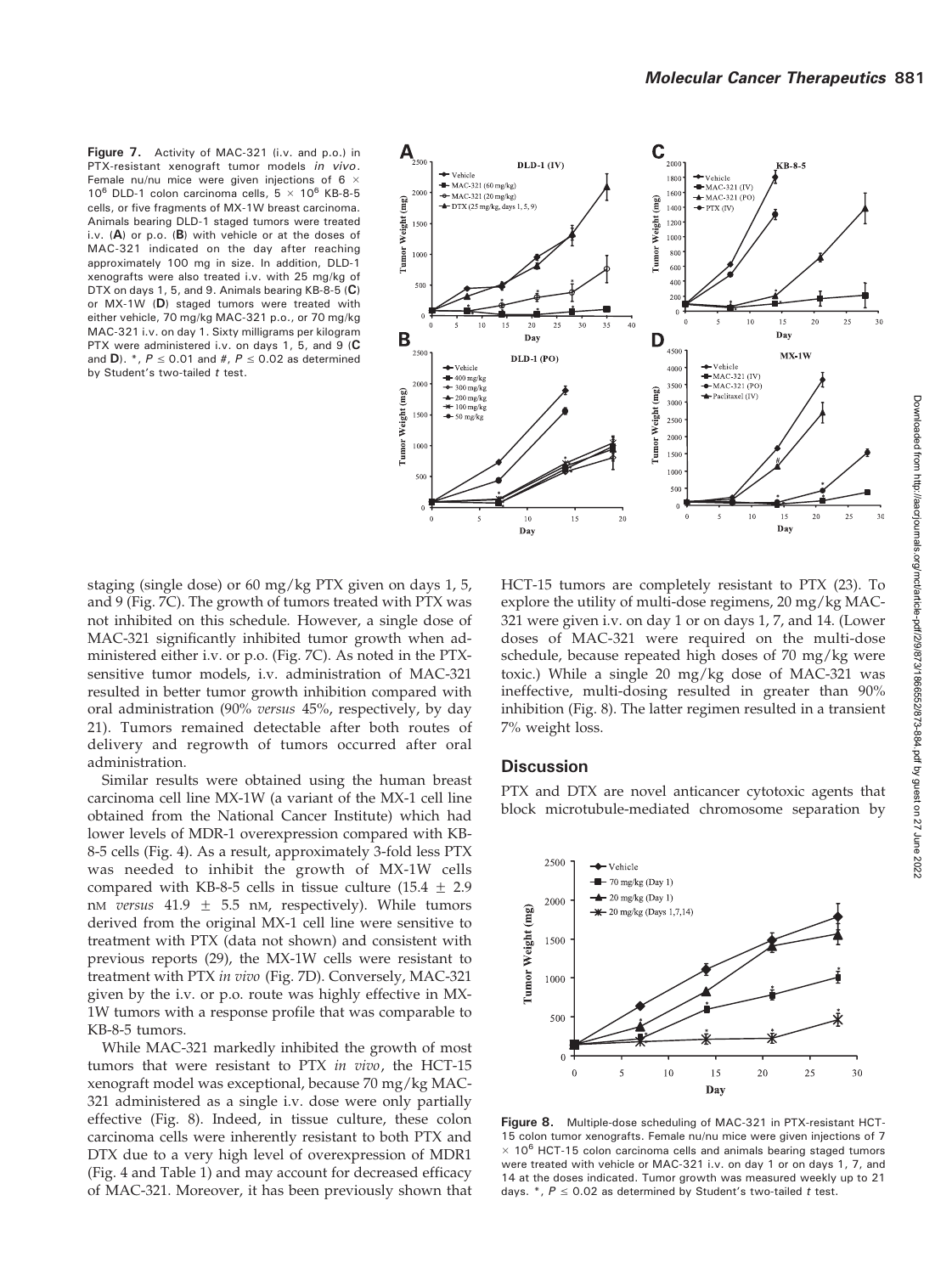promoting the assembly of tubulin dimers and stabilizing microtubules (2). Despite wide use in the clinic, those patients that initially respond to these taxanes frequently develop resistance thereby minimizing therapeutic efficacy. Moreover, some tumors that typically have endogenous P-glycoprotein expression, such as colon carcinomas (30), are not responsive to either agent. In addition to these limitations, the compounds are poorly soluble, require the use of toxic vehicles, and induce numerous adverse reactions including profound neutropenia and leukopenia (both agents) or fluid retention (unique to DTX). Thus, new taxanes that overcome many of the adverse effects of PTX and DTX without compromising superior efficacy are being sought.

MAC-321 is a DTX analogue that shares some biochemical properties with PTX and DTX, because all these agents induce polymerization of tubulin in a cell free system and induce bundling of microtubules in tumor cells. In addition, MAC-321, DTX, and PTX inhibit cell cycle progression in the  $G_2$ -M phase, resulting in apoptosis and cytotoxicity.<sup>1</sup> However, MAC-321 has a number of unique preclinical pharmacological properties that are superior to PTX or DTX.

The first advantage of MAC-321 compared with PTX or DTX is its ability to overcome resistance to either agent in tissue culture or animal models. The basis for this resistance is due, in part, to a weak interaction of MAC-321 with P-glycoprotein compared with DTX or PTX. In support of this finding, most tumor cells that overexpress P-glycoprotein (either inherently or acquired as a result of selective pressure by certain chemotherapeutic agents such as colchicine or vinblastine) retain sensitivity to MAC-321 compared with PTX or DTX. However, MAC-321 is still likely to be substrate for P-glycoprotein, because KB-V1 cells, which were approximately 1400-fold resistant to PTX and highly overexpress P-glycoprotein, were also 80-fold resistant to MAC-321. Indeed, the hypothesis that MAC-321 is an MDR1 substrate is further corroborated by noting that resistance in KB-V1 cells is reversible with an MDR1 inhibitor and low drug accumulation occurs in the presence of both agents. However, resistance in cells such as KB-V1 that express very high levels of MDR is not typically observed clinically (30) and thus may not be of therapeutic relevance. Therefore, the lack of resistance to MAC-321 in vitro or in vivo in cell lines such as KB-8-5, DLD-1, or HCT-15 that overexpress levels of P-glycoprotein in a clinically relevant range suggests that MAC-321 may have utility in patients who have failed previous taxane therapy due to P-glycoprotein overexpression. However, because P-glycoprotein is present and functional in normal tissues (15), including progenitor cells of the hematopoietic system (31) and endothelial cells within the blood-brain barrier (15), it remains to be determined if enhanced efficacy of MAC-321 in a P-glycoprotein-expressing tumor will also be associated with increased toxicity in humans.

Resistance to anti-microtubule agents can also be mediated by altered expression of tubulin and/or MAPs as well as tubulin mutations (14). In recent years, several PTX- and DTX-resistant tumor cell lines harboring singlepoint mutations resulting in amino acid substitutions in  $\beta$ -tubulin have been identified. Interestingly, less MAC-321 cross-resistance was observed in tumor lines that were either resistant to PTX (16, 17) or Epos (17, 18) and contain  $\beta$ -tubulin mutations with no elevation in MDR1. This might be expected because resistance to the reference agent used to derive the mutant cell line would be greater than the test agent such as MAC-321. This suggests that the binding site for MAC-321 within  $\beta$ tubulin may be similar but distinct compared with PTX and Epos. The clinical relevance of MAC-321 activity in PTX- and DTX-resistant models, while suggestive of an improved taxane, is not entirely clear because, experimentally, resistance has been attributed to a variety of mechanisms such as MDR overexpression, modifications in the apoptosis cascade, or tubulin mutations. The contribution of each of these drug resistance mechanisms to the clinical response to taxanes is either controversial (e.g., MDR1) or has not been substantiated (i.e., tubulin mutations or apoptotic mechanisms) (15, 32).

The second advantage of MAC-321 lies in its ability to be formulated in a vehicle that is not expected to induce a hypersensitivity reaction. Previous taxanes have been administered in polyoxyl 35 castor oil (Cremophor EL) or polysorbate 80 (Tween 80). In both cases, patients must be pre-medicated to avoid a hyperallergenic response that has been attributed to the vehicle rather than the taxane (33, 34). Because the experimental vehicle used for i.v. administration of MAC-321 does not contain polyoxyl 35 castor oil or polysorbate 80, it may not induce a hypersensitive response in patients. Furthermore, MAC-321, unlike PTX, is highly soluble in ethanol (approximately 275 mg/ml versus 39 mg/ ml, respectively), thus eliminating the need for polyoxyl 35 castor oil or polysorbate 80. However, it is important to note that MAC-321 is equally efficacious in polyoxyl 35 castor oil. Therefore, it is likely that the superior activity observed for MAC-321 is due to the compound and not the formulation.

The third advantage of MAC-321 is that it is effective when administered p.o. Previously, it has been shown that PTX and DTX are ineffective when given p.o. and both agents have poor bioavailability (35–37). Because PTX and DTX are excellent substrates for MDR1 (10, 14, 15), this effect is likely due to high levels of MDR1 that are present in the gastrointestinal tract (38, 39). Consistent with this hypothesis, the oral bioavailability of PTX is improved in  $\widehat{MDR}^{-/-}$  mice as well as in mice and patients coadministered a MDR inhibitor (40, 41). The efficacy of p.o. administered MAC-321 is comparable to i.v. administered PTX in sensitive tumor models when given as a single dose. However, less efficacy of oral MAC-321 in PTX-resistant models may be due to P-glycoprotein expression in both the tumor and gastrointestinal tract. The efficacy and tolerability of oral MAC-321 makes it feasible to consider daily low-dose therapy as a viable <sup>1</sup> J. E. Kesterson and R. E. Longley, unpublished observations. **alternative to a high-dose infrequent therapy.** This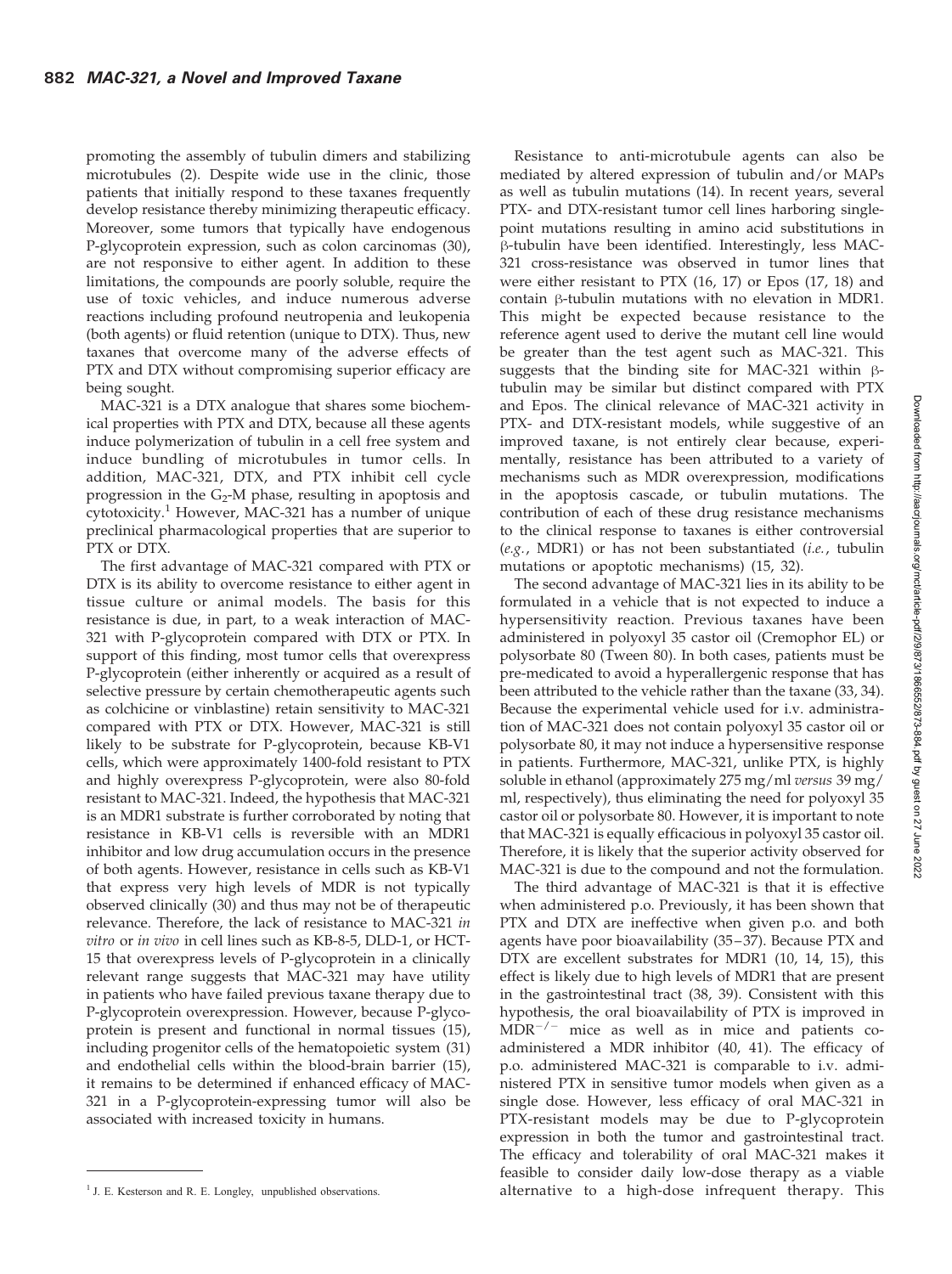metronomic approach, which produces little side effects but is highly efficacious with other agents (42), may be effective with MAC-321 as well. In addition, it would make an alternative regimen amendable to testing in combination with other standard therapies or those based on signal transduction inhibitors (i.e., estrogen or epidermal growth factor receptor inhibitors) where oral dosing is efficacious.

A fourth advantage of MAC-321 may involve the dosing schedule. In our experiments, a single dose of MAC-321 can be highly effective, and therefore, dividing the dose was not usually necessary. This is similar to DTX where an equivalent total dose of the compound has been reported to be equally efficacious when given on an intermittent schedule (days 1 and 6 or days 1, 5, 9, and 13) or 3 times a day for 5 days (36). By comparison, PTX often requires repetitive dosing (i.e., daily doses on days 1 through 5 or days 1, 5, and 9) to demonstrate efficacy in numerous models (29). Multiple dose therapy with MAC-321 may still be appropriate in PTX-resistant models where a single dose of MAC-321 is only partially effective.

Many investigators have identified novel naturally derived and synthetic anti-microtubule agents that overcome various modes of resistance to PTX and DTX in vitro and in vivo (24, 43). Novel non-taxane agents that stabilize microtubules include Epos, eleutherobin, sarcodictyins, discodermolides, and laulimalide (27, 44–47). Other taxanes that have similar potency to MAC-321 in cell culture, overcome MDR1-mediated resistance, and are active by i.v. administration in animal models include IDN 5109 (48, 49), BMS-275183 (50), BMS-185660 (35), RPR109881A (51), and Epo analogues such as BMS-247550 (52). Presently, these agents are in Phases 0–III for clinical evaluations. Further comparisons between these new chemical entities in patients will be warranted to clearly distinguish the efficacy of these next-generation anti-microtubule agents.

In conclusion, MAC-321 is a novel taxane that can be distinguished from taxanes currently used to treat cancer because it overcomes PTX and DTX resistance mediated by P-glycoprotein. The fact that MAC-321 can be administered p.o., as well as i.v. in a non-Cremophor EL vehicle, may provide substantial benefits for a wide variety of patients including those whose cancer are refractory to the currently used taxanes or who have developed resistance to such agents. On the basis of these results, MAC-321 is being evaluated in Phase II clinical trials for the treatment of cancer in humans.

#### Acknowledgments

The authors thank Drs. Tito Fojo and Marianne Poruchynksy for experiments performed with 1A9 ovarian tumor cell lines and the PTX- and Epothilone A-resistant sublines. Michelle Baxter, Deborah Evans-Irving, Jon Golas, Janet Grod, and Stan Jones provided excellent technical expertise related to animal studies. Excellent critical review of this work was provided by Taxolog, Inc.

#### References

1. Parkin, D. M., Pisani, P., and Ferlay, J. Global cancer statistics. CA Cancer J. Clin., 49: 33 – 64, 1999.

2. Rowinsky, E. K. and Tolcher, A. W. Antimicrotubule agents. In: V. T. Devita, Jr., S. Hellman, and S. A. Rosenberg (eds.), Cancer Principles and Practice, pp. 431 – 452. Philadelphia: Lippincott Williams and Wilkins, 2001.

3. Wani, M. C., Taylor, H. L., Wall, M. E., Coggon, P., and McPhail, A. T. Plant antitumor agents. VI. The isolation and structure of taxol, a novel antileukemic and antitumor agent from Taxus brevefolia. J. Am. Chem. Soc., 93: 2325 – 2327, 1971.

4. Holton, R. A., Biediger, R. J., and Boatman, P. D. Semisynthesis of Taxol<sup>®</sup> and Taxotere®. In: M. Suffness (ed.), Taxol® Science and Applications, pp. 97 – 112. Boca Raton, FL: CRC Press, 1995.

5. Schiff, P. B., Fant, J., and Horwitz, S. B. Promotion of microtubules assembly in vitro by taxol. Nature, 222: 665 – 667, 1979.

6. Parness, J. and Horwitz, S. B. Taxol binds to polymerized tubulin in vitro. J. Cell Biol., 91: 479 – 487, 1981.

7. Ringel, I. and Horwitz, S. B. Studies with RP 56976 (taxotere). A new semisynthetic analogue of taxol. J. Natl. Cancer Inst., 83: 288-291, 1989.

8. Gueritt-Voegelein, F., Guenard, D., Lavelle, F., Le Goff, M. T., Mangatal, L., and Potier, P. Relationship between structure of taxol analogues and their antimitotic activity. J. Med. Chem., 34: 992 – 998, 1991.

9. Downing, K. H. Structural basis for the interaction of tubulin with proteins and drugs that affect microtubule dynamics. Annu. Rev. Cell Dev. Biol., 16: 89 - 111, 2000.

10. Horwitz, S. B. Mechanism of action of taxol. Trends Pharmacol. Sci., 13: 134 – 136, 1992.

11. Moos, P. J. and Fitzpatrick, F. A. Taxane mediated gene induction is independent of microtubule stabilization: induction of transcription regulators and enzymes that modulate inflammation and apoptosis. Proc. Natl. Acad. Sci., 95: 3896 – 3901, 1998.

12. Rodi, D. J., Janes, R. W., Sanganee, H. J., Holton, R. A., Wallace, B. A., and Makowski, L. Screening of a library of phage-displayed peptides identifies bcl-2 as a taxol binding protein. J. Mol. Biol., 285: 197 – 203, 1999.

13. Rowinsky, E. K. Paclitaxel pharmacology and other tumor types. Semin. Oncol., 24: S19-1 – S19-12, 1997.

14. Dumontet, C. and Sikic, B. I. Mechanisms of action of and resistance to antitubulin agents: microtubule dynamics, drug transport, and cell death. J. Clin. Oncol., 17: 1061 – 1070, 1999.

15. Gottesman, M. M., Fojo, T., and Bates, S. E. Multidrug resistance in cancer: role of ATP-dependent transporters. Nat. Rev. Cancer, 2: 48 – 58, 2002.

16. Giannakakou, P., Sackett, D. L., Kang, Y-K., Zhan, A., Buters, J. T. M., Fojo, T., and Poruchynsky, M. S. Paclitaxel-resistant human ovarian cancer cells have mutant h-tubulins that exhibit impaired paclitaxel-driven polymerization. J. Biol. Chem., 272: 17118 – 17125, 1997.

17. Giannakakou, P., Gussio, R., Nogales, E., Downing, K. H., Zaharevitz, D., Bolbuck, B., Poy, G., Sackett, D., Nicolaou, K. C., and Fojo, T. A common pharmacophore for epothilone and taxanes: molecular basis for drug resistance conferred by tubulin mutations in human cancer cells. Proc. Natl. Acad. Sci. USA, 97: 2904 – 2909, 2000.

18. He, L., Yang, C. P. H., and Horwitz, S. B. Mutations in  $\beta$ -tubulin map to domains involved in regulation of microtubule stability in epothiloneresistant cell lines. Mol. Cancer Ther., 1: 3 – 10, 2001.

19. Roninson, I. B., Pastan, I., and Gottesman, M. M. Isolation and characterization of the human MDR (P-glycoprotein) genes. In: I. G. Roninson (ed.), Molecular and Cellular Biology of Multidrug Resistance in Tumor Cells, pp. 91 – 194. New York: Plenum Press, 1991.

20. Li, L., Price, J. E., Fan, D., Zhang, R. D., Bucana, C. D., and Fidler, I. J. Correlation of growth capacity of human tumor cells in hard agarose with their in vivo proliferative capacity at specific metastatic sites. J. Natl. Cancer Inst. (Bethesda), 81: 1406 – 1412, 1989.

21. McGrath, T. and Center, M. S. Adriamycin resistance in HL60 cells in the absence of detectable P-glycoprotein. Biochem. Biophys. Res. Commun., 145: 1171 – 1176, 1987.

22. Rabindran, S. K., He, H., Singh, M., Brown, E., Collins, K. I., Annable, T., and Greenberger, L. M. Reversal of a novel multidrug resistance mechanism in human colon carcinoma cells by fumitremorgin C. Cancer Res., 58: 5850 – 5858, 1998.

23. Loganzo, F., Discafani, C. M., Annable, T., Beyer, C., Musto, S., Hari, M., Tan, X., Hardy, C., Hernandez, R., Baxter, M., Thriuvikraman, S.,